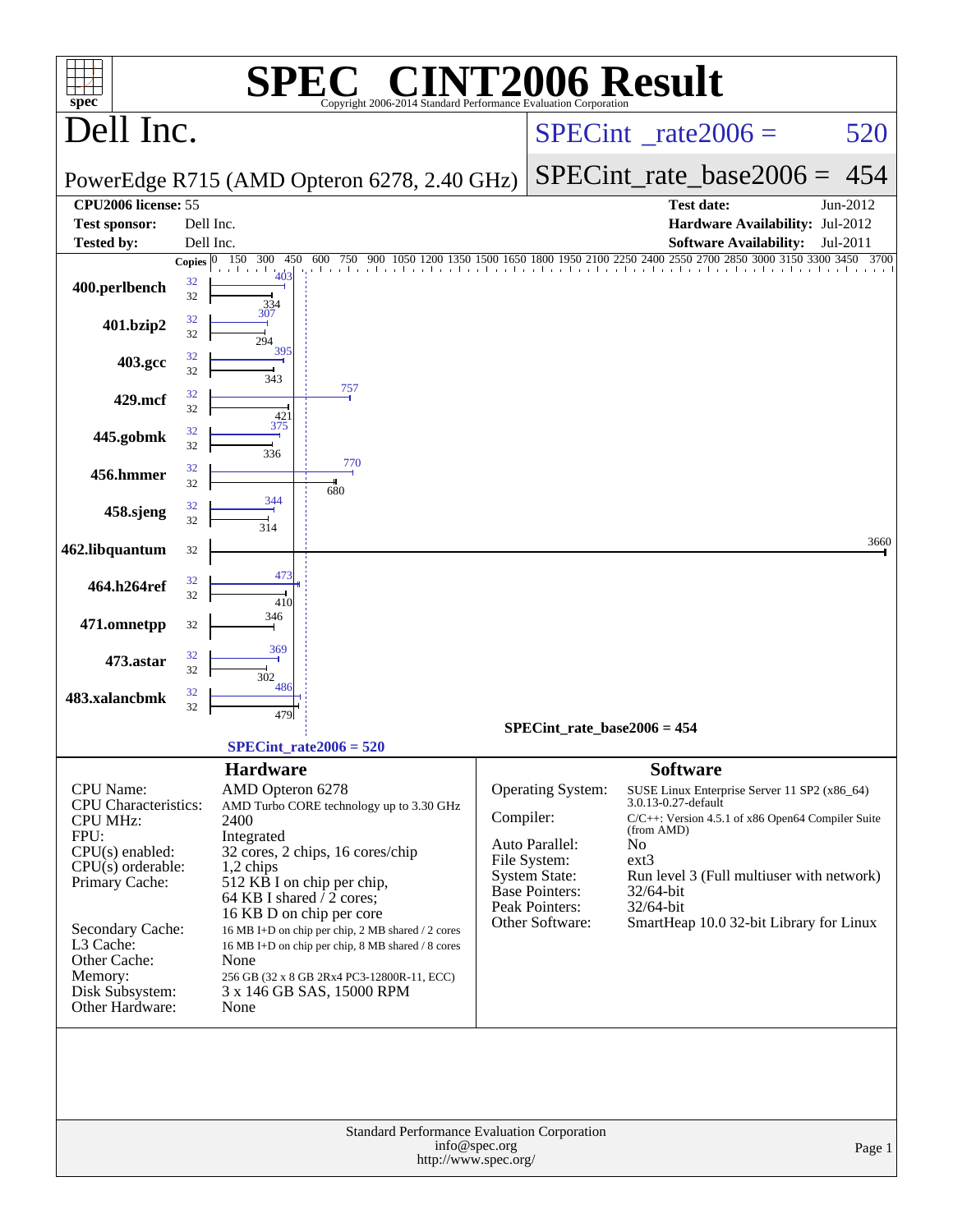

## Dell Inc.

### SPECint rate $2006 = 520$

PowerEdge R715 (AMD Opteron 6278, 2.40 GHz)

[SPECint\\_rate\\_base2006 =](http://www.spec.org/auto/cpu2006/Docs/result-fields.html#SPECintratebase2006) 454

**[CPU2006 license:](http://www.spec.org/auto/cpu2006/Docs/result-fields.html#CPU2006license)** 55 **[Test date:](http://www.spec.org/auto/cpu2006/Docs/result-fields.html#Testdate)** Jun-2012

**[Test sponsor:](http://www.spec.org/auto/cpu2006/Docs/result-fields.html#Testsponsor)** Dell Inc. **[Hardware Availability:](http://www.spec.org/auto/cpu2006/Docs/result-fields.html#HardwareAvailability)** Jul-2012 **[Tested by:](http://www.spec.org/auto/cpu2006/Docs/result-fields.html#Testedby)** Dell Inc. **[Software Availability:](http://www.spec.org/auto/cpu2006/Docs/result-fields.html#SoftwareAvailability)** Jul-2011

### **[Results Table](http://www.spec.org/auto/cpu2006/Docs/result-fields.html#ResultsTable)**

|                                                                                                          | <b>Base</b>   |                |       |                |            | <b>Peak</b>    |            |               |                |              |                |              |                |              |
|----------------------------------------------------------------------------------------------------------|---------------|----------------|-------|----------------|------------|----------------|------------|---------------|----------------|--------------|----------------|--------------|----------------|--------------|
| <b>Benchmark</b>                                                                                         | <b>Copies</b> | <b>Seconds</b> | Ratio | <b>Seconds</b> | Ratio      | <b>Seconds</b> | Ratio      | <b>Copies</b> | <b>Seconds</b> | <b>Ratio</b> | <b>Seconds</b> | <b>Ratio</b> | <b>Seconds</b> | <b>Ratio</b> |
| 400.perlbench                                                                                            | 32            | 936            | 334   | 936            | <u>334</u> | 940            | 332        | 32            | 777            | 403          | 776            | 403          | 777            | 402          |
| 401.bzip2                                                                                                | 32            | 1045           | 295   | 1054           | 293        | 1051           | 294        | 32            | 1005           | 307          | 1002           | 308          | 1006           | 307          |
| $403.\mathrm{gcc}$                                                                                       | 32            | 750            | 343   | 761            | 338l       | 746            | 345        | 32            | 651            | 395          | 651            | <u>395</u>   | 655            | 393          |
| $429$ .mcf                                                                                               | 32            | 687            | 425   | 694            | 421        | 692            | 421        | 32            | 384            | 759          | 387            | 755          | 386            | 757          |
| $445$ .gobmk                                                                                             | 32            | 1000           | 336   | 995            | 337        | 1001           | 335I       | 32            | 896            | 375          | 895            | 375          | 899            | 373          |
| 456.hmmer                                                                                                | 32            | 447            | 668   | 438            | 681        | 439            | <b>680</b> | 32            | 388            | 770          | 386            | 773          | 388            | 770          |
| $458$ .sjeng                                                                                             | 32            | 1233           | 314   | 1229           | 315        | 1231           | 314        | 32            | 1126           | 344          | 1129           | 343          | 1122           | 345          |
| 462.libquantum                                                                                           | 32            | 181            | 3660  | 181            | 3660       | 181            | 3660       | 32            | 181            | 3660         | 181            | 3660         | 181            | 3660         |
| 464.h264ref                                                                                              | 32            | 1725           | 411   | 1726           | 410        | 1748           | 405        | 32            | 1471           | 481          | 1497           | 473          | 1496           | 473          |
| 471.omnetpp                                                                                              | 32            | 578            | 346   | 578            | 346        | 580            | 345        | 32            | 578            | 346          | 578            | 346          | 580            | 345          |
| $473$ . astar                                                                                            | 32            | 743            | 302   | 741            | 303        | 743            | <b>302</b> | 32            | 610            | 369          | 609            | 369          | 609            | 369          |
| 483.xalancbmk                                                                                            | 32            | 461            | 479   | 461            | 479        | 462            | 478        | 32            | 454            | 487          | 454            | 486          | 454            | 486          |
| Results appear in the order in which they were run. Bold underlined text indicates a median measurement. |               |                |       |                |            |                |            |               |                |              |                |              |                |              |

### **[Submit Notes](http://www.spec.org/auto/cpu2006/Docs/result-fields.html#SubmitNotes)**

The config file option 'submit' was used. 'numactl' was used to bind copies to the cores. See the configuration file for details.

### **[Operating System Notes](http://www.spec.org/auto/cpu2006/Docs/result-fields.html#OperatingSystemNotes)**

'ulimit -s unlimited' was used to set environment stack size 'ulimit -l 2097152' was used to set environment locked pages in memory limit

Set transparent\_hugepage=never as a boot parameter in /boot/grub/menu.lst

Set vm/nr\_hugepages=28672 in /etc/sysctl.conf mount -t hugetlbfs nodev /mnt/hugepages

### **[General Notes](http://www.spec.org/auto/cpu2006/Docs/result-fields.html#GeneralNotes)**

Environment variables set by runspec before the start of the run: HUGETLB\_LIMIT = "896" LD\_LIBRARY\_PATH = "/root/cpu2006/amd1104-rate-libs-revC/32:/root/cpu2006/amd1104-rate-libs-revC/64" The x86 Open64 Compiler Suite is only available from (and supported by) AMD at <http://developer.amd.com/cpu/open64> Binaries were compiled on a system with 2x AMD Opteron 6274 chips + 64GB Memory using RHEL 6.1

> Standard Performance Evaluation Corporation [info@spec.org](mailto:info@spec.org) <http://www.spec.org/>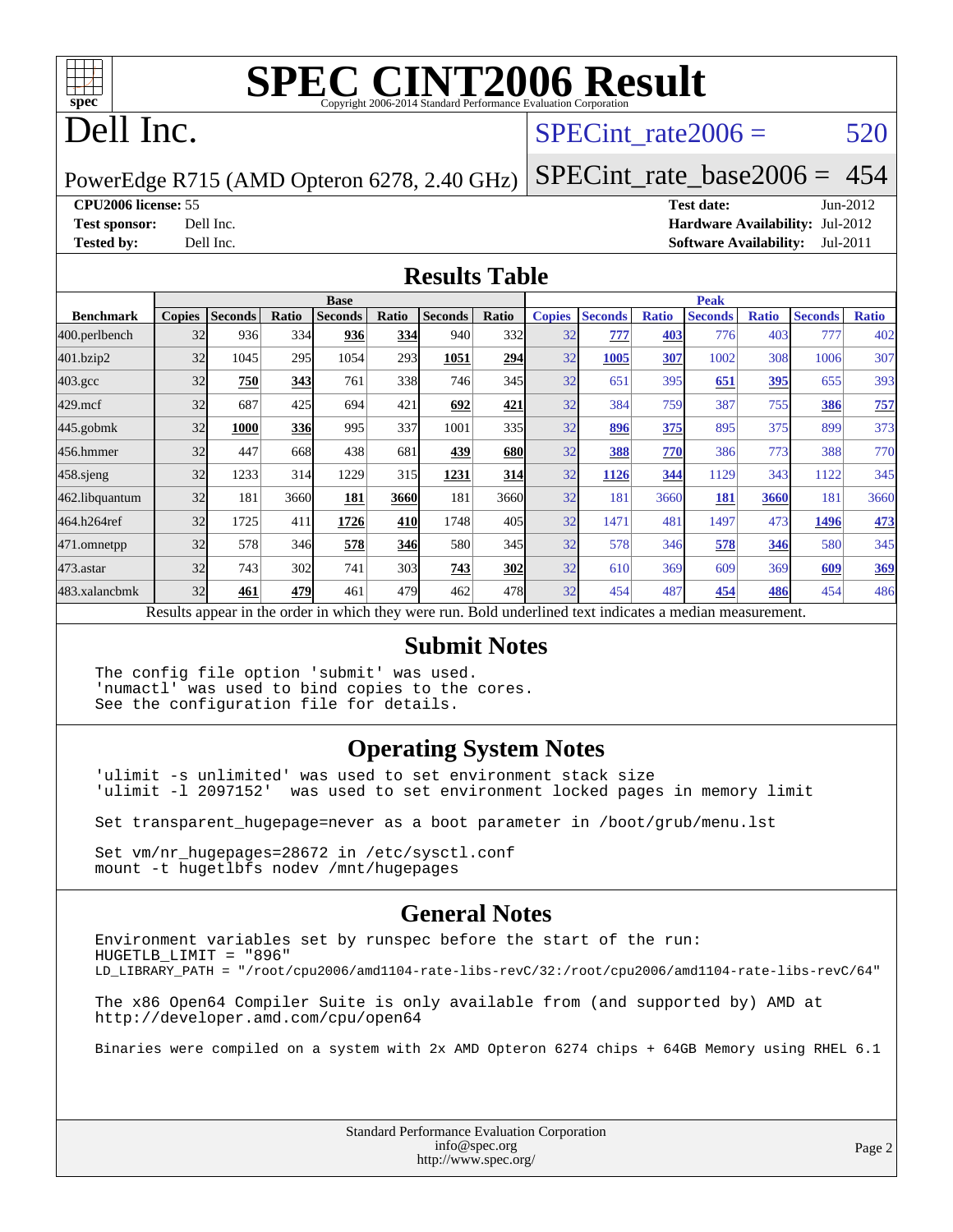

# Dell Inc.

SPECint rate $2006 = 520$ 

PowerEdge R715 (AMD Opteron 6278, 2.40 GHz) [SPECint\\_rate\\_base2006 =](http://www.spec.org/auto/cpu2006/Docs/result-fields.html#SPECintratebase2006) 454

**[CPU2006 license:](http://www.spec.org/auto/cpu2006/Docs/result-fields.html#CPU2006license)** 55 **[Test date:](http://www.spec.org/auto/cpu2006/Docs/result-fields.html#Testdate)** Jun-2012 **[Test sponsor:](http://www.spec.org/auto/cpu2006/Docs/result-fields.html#Testsponsor)** Dell Inc. **[Hardware Availability:](http://www.spec.org/auto/cpu2006/Docs/result-fields.html#HardwareAvailability)** Jul-2012 **[Tested by:](http://www.spec.org/auto/cpu2006/Docs/result-fields.html#Testedby)** Dell Inc. **[Software Availability:](http://www.spec.org/auto/cpu2006/Docs/result-fields.html#SoftwareAvailability)** Jul-2011

### **[Base Compiler Invocation](http://www.spec.org/auto/cpu2006/Docs/result-fields.html#BaseCompilerInvocation)**

[C benchmarks](http://www.spec.org/auto/cpu2006/Docs/result-fields.html#Cbenchmarks): [opencc](http://www.spec.org/cpu2006/results/res2012q3/cpu2006-20120716-23756.flags.html#user_CCbase_Fopencc)

[C++ benchmarks:](http://www.spec.org/auto/cpu2006/Docs/result-fields.html#CXXbenchmarks) [openCC](http://www.spec.org/cpu2006/results/res2012q3/cpu2006-20120716-23756.flags.html#user_CXXbase_FopenCC)

### **[Base Portability Flags](http://www.spec.org/auto/cpu2006/Docs/result-fields.html#BasePortabilityFlags)**

 400.perlbench: [-DSPEC\\_CPU\\_LP64](http://www.spec.org/cpu2006/results/res2012q3/cpu2006-20120716-23756.flags.html#b400.perlbench_basePORTABILITY_DSPEC_CPU_LP64) [-DSPEC\\_CPU\\_LINUX\\_X64](http://www.spec.org/cpu2006/results/res2012q3/cpu2006-20120716-23756.flags.html#b400.perlbench_baseCPORTABILITY_DSPEC_CPU_LINUX_X64) 401.bzip2: [-DSPEC\\_CPU\\_LP64](http://www.spec.org/cpu2006/results/res2012q3/cpu2006-20120716-23756.flags.html#suite_basePORTABILITY401_bzip2_DSPEC_CPU_LP64) 403.gcc: [-DSPEC\\_CPU\\_LP64](http://www.spec.org/cpu2006/results/res2012q3/cpu2006-20120716-23756.flags.html#suite_basePORTABILITY403_gcc_DSPEC_CPU_LP64) 429.mcf: [-DSPEC\\_CPU\\_LP64](http://www.spec.org/cpu2006/results/res2012q3/cpu2006-20120716-23756.flags.html#suite_basePORTABILITY429_mcf_DSPEC_CPU_LP64) 445.gobmk: [-DSPEC\\_CPU\\_LP64](http://www.spec.org/cpu2006/results/res2012q3/cpu2006-20120716-23756.flags.html#suite_basePORTABILITY445_gobmk_DSPEC_CPU_LP64) 456.hmmer: [-DSPEC\\_CPU\\_LP64](http://www.spec.org/cpu2006/results/res2012q3/cpu2006-20120716-23756.flags.html#suite_basePORTABILITY456_hmmer_DSPEC_CPU_LP64) 458.sjeng: [-DSPEC\\_CPU\\_LP64](http://www.spec.org/cpu2006/results/res2012q3/cpu2006-20120716-23756.flags.html#suite_basePORTABILITY458_sjeng_DSPEC_CPU_LP64) 462.libquantum: [-DSPEC\\_CPU\\_LP64](http://www.spec.org/cpu2006/results/res2012q3/cpu2006-20120716-23756.flags.html#suite_basePORTABILITY462_libquantum_DSPEC_CPU_LP64) [-DSPEC\\_CPU\\_LINUX](http://www.spec.org/cpu2006/results/res2012q3/cpu2006-20120716-23756.flags.html#b462.libquantum_baseCPORTABILITY_DSPEC_CPU_LINUX) 464.h264ref: [-DSPEC\\_CPU\\_LP64](http://www.spec.org/cpu2006/results/res2012q3/cpu2006-20120716-23756.flags.html#suite_basePORTABILITY464_h264ref_DSPEC_CPU_LP64) 483.xalancbmk: [-DSPEC\\_CPU\\_LINUX](http://www.spec.org/cpu2006/results/res2012q3/cpu2006-20120716-23756.flags.html#b483.xalancbmk_baseCXXPORTABILITY_DSPEC_CPU_LINUX)

### **[Base Optimization Flags](http://www.spec.org/auto/cpu2006/Docs/result-fields.html#BaseOptimizationFlags)**

[C benchmarks](http://www.spec.org/auto/cpu2006/Docs/result-fields.html#Cbenchmarks):

[-march=bdver1](http://www.spec.org/cpu2006/results/res2012q3/cpu2006-20120716-23756.flags.html#user_CCbase_F-march_fdb9f2653a6b3eaa60be4cf93a9ba5f3) [-Ofast](http://www.spec.org/cpu2006/results/res2012q3/cpu2006-20120716-23756.flags.html#user_CCbase_F-Ofast) [-CG:local\\_sched\\_alg=1](http://www.spec.org/cpu2006/results/res2012q3/cpu2006-20120716-23756.flags.html#user_CCbase_F-CG:local_sched_alg_2175ca61f1a2717f1ec57b14995b9e7a) [-INLINE:aggressive=ON](http://www.spec.org/cpu2006/results/res2012q3/cpu2006-20120716-23756.flags.html#user_CCbase_F-INLINE:aggressive_1968a21fda3b9e485676870015f71302) [-IPA:plimit=8000](http://www.spec.org/cpu2006/results/res2012q3/cpu2006-20120716-23756.flags.html#user_CCbase_F-IPA:plimit_92cba83f3d47f09c7d5368fda93ddbd7) [-IPA:small\\_pu=100](http://www.spec.org/cpu2006/results/res2012q3/cpu2006-20120716-23756.flags.html#user_CCbase_F-IPA:small_pu_900a09767c6929d55c26ea3d32399996) [-HP:bd=2m:heap=2m](http://www.spec.org/cpu2006/results/res2012q3/cpu2006-20120716-23756.flags.html#user_CCbase_F-HUGEPAGE_539c723a9f9bd1bd95cd839aeb740bae) [-mso](http://www.spec.org/cpu2006/results/res2012q3/cpu2006-20120716-23756.flags.html#user_CCbase_F-mso) [-LNO:prefetch=2](http://www.spec.org/cpu2006/results/res2012q3/cpu2006-20120716-23756.flags.html#user_CCbase_F-LNO:prefetch_9aee81855ba0592a3c8a40ba7b041143)

[C++ benchmarks:](http://www.spec.org/auto/cpu2006/Docs/result-fields.html#CXXbenchmarks)

```
-march=bdver1 -Ofast -m32 -INLINE:aggressive=on -CG:cmp_peep=on
-L/root/work/libraries/SmartHeap-10/lib -lsmartheap
```
### **[Peak Compiler Invocation](http://www.spec.org/auto/cpu2006/Docs/result-fields.html#PeakCompilerInvocation)**

[C benchmarks](http://www.spec.org/auto/cpu2006/Docs/result-fields.html#Cbenchmarks): [opencc](http://www.spec.org/cpu2006/results/res2012q3/cpu2006-20120716-23756.flags.html#user_CCpeak_Fopencc)

[C++ benchmarks:](http://www.spec.org/auto/cpu2006/Docs/result-fields.html#CXXbenchmarks) [openCC](http://www.spec.org/cpu2006/results/res2012q3/cpu2006-20120716-23756.flags.html#user_CXXpeak_FopenCC)

### **[Peak Portability Flags](http://www.spec.org/auto/cpu2006/Docs/result-fields.html#PeakPortabilityFlags)**

400.perlbench: [-DSPEC\\_CPU\\_LP64](http://www.spec.org/cpu2006/results/res2012q3/cpu2006-20120716-23756.flags.html#b400.perlbench_peakPORTABILITY_DSPEC_CPU_LP64) [-DSPEC\\_CPU\\_LINUX\\_X64](http://www.spec.org/cpu2006/results/res2012q3/cpu2006-20120716-23756.flags.html#b400.perlbench_peakCPORTABILITY_DSPEC_CPU_LINUX_X64)

Continued on next page

Standard Performance Evaluation Corporation [info@spec.org](mailto:info@spec.org) <http://www.spec.org/>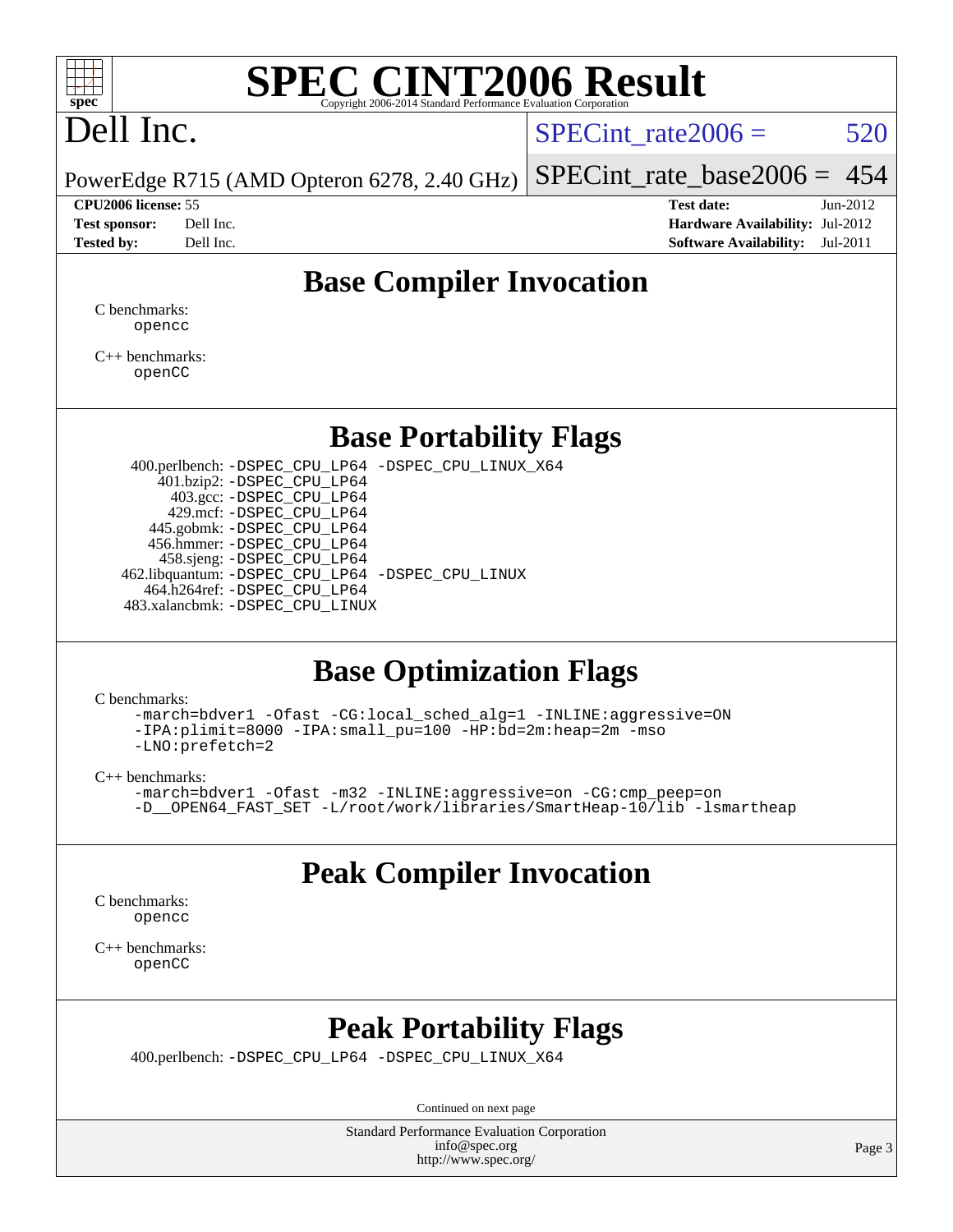

## Dell Inc.

 $SPECTnt_rate2006 = 520$ 

PowerEdge R715 (AMD Opteron 6278, 2.40 GHz)

[SPECint\\_rate\\_base2006 =](http://www.spec.org/auto/cpu2006/Docs/result-fields.html#SPECintratebase2006) 454

**[CPU2006 license:](http://www.spec.org/auto/cpu2006/Docs/result-fields.html#CPU2006license)** 55 **[Test date:](http://www.spec.org/auto/cpu2006/Docs/result-fields.html#Testdate)** Jun-2012 **[Test sponsor:](http://www.spec.org/auto/cpu2006/Docs/result-fields.html#Testsponsor)** Dell Inc. **[Hardware Availability:](http://www.spec.org/auto/cpu2006/Docs/result-fields.html#HardwareAvailability)** Jul-2012 **[Tested by:](http://www.spec.org/auto/cpu2006/Docs/result-fields.html#Testedby)** Dell Inc. **[Software Availability:](http://www.spec.org/auto/cpu2006/Docs/result-fields.html#SoftwareAvailability)** Jul-2011

### **[Peak Portability Flags \(Continued\)](http://www.spec.org/auto/cpu2006/Docs/result-fields.html#PeakPortabilityFlags)**

 401.bzip2: [-DSPEC\\_CPU\\_LP64](http://www.spec.org/cpu2006/results/res2012q3/cpu2006-20120716-23756.flags.html#suite_peakPORTABILITY401_bzip2_DSPEC_CPU_LP64) 445.gobmk: [-DSPEC\\_CPU\\_LP64](http://www.spec.org/cpu2006/results/res2012q3/cpu2006-20120716-23756.flags.html#suite_peakPORTABILITY445_gobmk_DSPEC_CPU_LP64) 456.hmmer: [-DSPEC\\_CPU\\_LP64](http://www.spec.org/cpu2006/results/res2012q3/cpu2006-20120716-23756.flags.html#suite_peakPORTABILITY456_hmmer_DSPEC_CPU_LP64) 458.sjeng: [-DSPEC\\_CPU\\_LP64](http://www.spec.org/cpu2006/results/res2012q3/cpu2006-20120716-23756.flags.html#suite_peakPORTABILITY458_sjeng_DSPEC_CPU_LP64) 462.libquantum: [-DSPEC\\_CPU\\_LP64](http://www.spec.org/cpu2006/results/res2012q3/cpu2006-20120716-23756.flags.html#suite_peakPORTABILITY462_libquantum_DSPEC_CPU_LP64) [-DSPEC\\_CPU\\_LINUX](http://www.spec.org/cpu2006/results/res2012q3/cpu2006-20120716-23756.flags.html#b462.libquantum_peakCPORTABILITY_DSPEC_CPU_LINUX) 464.h264ref: [-DSPEC\\_CPU\\_LP64](http://www.spec.org/cpu2006/results/res2012q3/cpu2006-20120716-23756.flags.html#suite_peakPORTABILITY464_h264ref_DSPEC_CPU_LP64) 483.xalancbmk: [-DSPEC\\_CPU\\_LINUX](http://www.spec.org/cpu2006/results/res2012q3/cpu2006-20120716-23756.flags.html#b483.xalancbmk_peakCXXPORTABILITY_DSPEC_CPU_LINUX)

### **[Peak Optimization Flags](http://www.spec.org/auto/cpu2006/Docs/result-fields.html#PeakOptimizationFlags)**

[C benchmarks](http://www.spec.org/auto/cpu2006/Docs/result-fields.html#Cbenchmarks):

Standard Performance Evaluation Corporation [info@spec.org](mailto:info@spec.org) 400.perlbench: [-march=bdver1](http://www.spec.org/cpu2006/results/res2012q3/cpu2006-20120716-23756.flags.html#user_peakCCLD400_perlbench_F-march_fdb9f2653a6b3eaa60be4cf93a9ba5f3) [-fb\\_create fbdata](http://www.spec.org/cpu2006/results/res2012q3/cpu2006-20120716-23756.flags.html#user_peakPASS1_CFLAGSPASS1_LDFLAGS400_perlbench_F-fb_create_filename)(pass 1) [-fb\\_opt fbdata](http://www.spec.org/cpu2006/results/res2012q3/cpu2006-20120716-23756.flags.html#user_peakPASS2_CFLAGSPASS2_LDFLAGS400_perlbench_F-fb_opt_filename)(pass 2) [-Ofast](http://www.spec.org/cpu2006/results/res2012q3/cpu2006-20120716-23756.flags.html#user_peakCOPTIMIZE400_perlbench_F-Ofast) [-LNO:prefetch=2](http://www.spec.org/cpu2006/results/res2012q3/cpu2006-20120716-23756.flags.html#user_peakCOPTIMIZE400_perlbench_F-LNO:prefetch_9aee81855ba0592a3c8a40ba7b041143) [-LNO:opt=0](http://www.spec.org/cpu2006/results/res2012q3/cpu2006-20120716-23756.flags.html#user_peakCOPTIMIZE400_perlbench_F-LNO:opt_b91e8b13d06f45039299c6496cc69a5f) [-IPA:plimit=20000](http://www.spec.org/cpu2006/results/res2012q3/cpu2006-20120716-23756.flags.html#user_peakCOPTIMIZE400_perlbench_F-IPA:plimit_89e6fd9421ace0d5dab294a0a1b8be33) [-OPT:unroll\\_times\\_max=8](http://www.spec.org/cpu2006/results/res2012q3/cpu2006-20120716-23756.flags.html#user_peakCOPTIMIZE400_perlbench_F-OPT:unroll_times_max_1ad8852298ca2c36a68b2d007aae0e22) [-OPT:unroll\\_size=256](http://www.spec.org/cpu2006/results/res2012q3/cpu2006-20120716-23756.flags.html#user_peakCOPTIMIZE400_perlbench_F-OPT:unroll_size_dfa492f42f50f580c3837c8b22d14f27) [-OPT:unroll\\_level=2](http://www.spec.org/cpu2006/results/res2012q3/cpu2006-20120716-23756.flags.html#user_peakCOPTIMIZE400_perlbench_F-OPT:unroll_level_2cd767e66711a193dd7aad8ffe1e4d20) [-OPT:keep\\_ext=on](http://www.spec.org/cpu2006/results/res2012q3/cpu2006-20120716-23756.flags.html#user_peakCOPTIMIZE400_perlbench_F-OPT:keep_ext_4dbb9969188886aadf10437ce9577910) [-WOPT:if\\_conv=0](http://www.spec.org/cpu2006/results/res2012q3/cpu2006-20120716-23756.flags.html#user_peakCOPTIMIZE400_perlbench_F-WOPT:if_conv_3763321a358ff896b32d6152fd83e145) [-WOPT:sib=on](http://www.spec.org/cpu2006/results/res2012q3/cpu2006-20120716-23756.flags.html#user_peakCOPTIMIZE400_perlbench_F-WOPT:sib_922e769c7f0e2d4dff1b4919612a4b7b) [-CG:local\\_sched\\_alg=1](http://www.spec.org/cpu2006/results/res2012q3/cpu2006-20120716-23756.flags.html#user_peakCOPTIMIZE400_perlbench_F-CG:local_sched_alg_2175ca61f1a2717f1ec57b14995b9e7a) [-CG:unroll\\_fb\\_req=on](http://www.spec.org/cpu2006/results/res2012q3/cpu2006-20120716-23756.flags.html#user_peakCOPTIMIZE400_perlbench_F-CG:unroll_fb_req_6669f978801820a53c68eded7a4f0485) [-CG:movext\\_icmp=off](http://www.spec.org/cpu2006/results/res2012q3/cpu2006-20120716-23756.flags.html#user_peakCOPTIMIZE400_perlbench_F-CG:movext_icmp_460c980612b8c1bf4cfe85e9a0188f7b) [-HP:bd=2m:heap=2m](http://www.spec.org/cpu2006/results/res2012q3/cpu2006-20120716-23756.flags.html#user_peakCOPTIMIZE400_perlbench_F-HUGEPAGE_539c723a9f9bd1bd95cd839aeb740bae) 401.bzip2: [-march=bdver1](http://www.spec.org/cpu2006/results/res2012q3/cpu2006-20120716-23756.flags.html#user_peakCCLD401_bzip2_F-march_fdb9f2653a6b3eaa60be4cf93a9ba5f3) [-fb\\_create fbdata](http://www.spec.org/cpu2006/results/res2012q3/cpu2006-20120716-23756.flags.html#user_peakPASS1_CFLAGSPASS1_LDFLAGS401_bzip2_F-fb_create_filename)(pass 1) [-fb\\_opt fbdata](http://www.spec.org/cpu2006/results/res2012q3/cpu2006-20120716-23756.flags.html#user_peakPASS2_CFLAGSPASS2_LDFLAGS401_bzip2_F-fb_opt_filename)(pass 2) [-O3](http://www.spec.org/cpu2006/results/res2012q3/cpu2006-20120716-23756.flags.html#user_peakCOPTIMIZE401_bzip2_F-O3) [-LNO:prefetch=2](http://www.spec.org/cpu2006/results/res2012q3/cpu2006-20120716-23756.flags.html#user_peakCOPTIMIZE401_bzip2_F-LNO:prefetch_9aee81855ba0592a3c8a40ba7b041143) [-LNO:pf2=0](http://www.spec.org/cpu2006/results/res2012q3/cpu2006-20120716-23756.flags.html#user_peakCOPTIMIZE401_bzip2_F-LNO:pf2_07981756300a2e0b4788bc5b1051435b) [-OPT:alias=disjoint](http://www.spec.org/cpu2006/results/res2012q3/cpu2006-20120716-23756.flags.html#user_peakCOPTIMIZE401_bzip2_F-OPT:alias_af85d624bc8c113f27b06a81a9df063d) [-OPT:goto=off](http://www.spec.org/cpu2006/results/res2012q3/cpu2006-20120716-23756.flags.html#user_peakCOPTIMIZE401_bzip2_F-OPT:goto_b8760493db7ddb90acc865b6d90bb5de) [-CG:local\\_sched\\_alg=1](http://www.spec.org/cpu2006/results/res2012q3/cpu2006-20120716-23756.flags.html#user_peakCOPTIMIZE401_bzip2_F-CG:local_sched_alg_2175ca61f1a2717f1ec57b14995b9e7a) [-HP:bdt=2m:heap=2m](http://www.spec.org/cpu2006/results/res2012q3/cpu2006-20120716-23756.flags.html#user_peakCOPTIMIZE401_bzip2_F-HUGEPAGE_855e97383b49831f390a2af16fe7202f) 403.gcc: [-march=bdver1](http://www.spec.org/cpu2006/results/res2012q3/cpu2006-20120716-23756.flags.html#user_peakCCLD403_gcc_F-march_fdb9f2653a6b3eaa60be4cf93a9ba5f3) [-fb\\_create fbdata](http://www.spec.org/cpu2006/results/res2012q3/cpu2006-20120716-23756.flags.html#user_peakPASS1_CFLAGSPASS1_LDFLAGS403_gcc_F-fb_create_filename)(pass 1) [-fb\\_opt fbdata](http://www.spec.org/cpu2006/results/res2012q3/cpu2006-20120716-23756.flags.html#user_peakPASS2_CFLAGSPASS2_LDFLAGS403_gcc_F-fb_opt_filename)(pass 2) [-Ofast](http://www.spec.org/cpu2006/results/res2012q3/cpu2006-20120716-23756.flags.html#user_peakCOPTIMIZE403_gcc_F-Ofast) [-LNO:trip\\_count=256](http://www.spec.org/cpu2006/results/res2012q3/cpu2006-20120716-23756.flags.html#user_peakCOPTIMIZE403_gcc_F-LNO:trip_count_fda57506a3ecf9651535a9a8fb03b434) [-CG:cmp\\_peep=on](http://www.spec.org/cpu2006/results/res2012q3/cpu2006-20120716-23756.flags.html#user_peakCOPTIMIZE403_gcc_F-CG:cmp_peep_ab90c979e95bee1f1f617a32622424ed) [-CG:pre\\_minreg\\_level=2](http://www.spec.org/cpu2006/results/res2012q3/cpu2006-20120716-23756.flags.html#user_peakCOPTIMIZE403_gcc_F-CG:pre_minreg_level_7a4f6ecddb7c61e5a5fb2e3c8bb4dd9d) [-m32](http://www.spec.org/cpu2006/results/res2012q3/cpu2006-20120716-23756.flags.html#user_peakCOPTIMIZE403_gcc_F-m32) [-HP:bdt=2m:heap=2m](http://www.spec.org/cpu2006/results/res2012q3/cpu2006-20120716-23756.flags.html#user_peakCOPTIMIZE403_gcc_F-HUGEPAGE_855e97383b49831f390a2af16fe7202f) [-GRA:unspill=on](http://www.spec.org/cpu2006/results/res2012q3/cpu2006-20120716-23756.flags.html#user_peakCOPTIMIZE403_gcc_F-GRA:unspill_1a6c98043856890311246be72b057593) [-IPA:small\\_pu=200](http://www.spec.org/cpu2006/results/res2012q3/cpu2006-20120716-23756.flags.html#user_peakCOPTIMIZE403_gcc_F-IPA:small_pu_9e003d10925fc6bd9336e5337d9e3a22) [-WOPT:sib=on](http://www.spec.org/cpu2006/results/res2012q3/cpu2006-20120716-23756.flags.html#user_peakCOPTIMIZE403_gcc_F-WOPT:sib_922e769c7f0e2d4dff1b4919612a4b7b) 429.mcf: [-march=bdver1](http://www.spec.org/cpu2006/results/res2012q3/cpu2006-20120716-23756.flags.html#user_peakCCLD429_mcf_F-march_fdb9f2653a6b3eaa60be4cf93a9ba5f3) [-O3](http://www.spec.org/cpu2006/results/res2012q3/cpu2006-20120716-23756.flags.html#user_peakCOPTIMIZE429_mcf_F-O3) [-OPT:unroll\\_times\\_max=5](http://www.spec.org/cpu2006/results/res2012q3/cpu2006-20120716-23756.flags.html#user_peakCOPTIMIZE429_mcf_F-OPT:unroll_times_max_41568a7af56e14658911ef351ee37d74) [-ipa](http://www.spec.org/cpu2006/results/res2012q3/cpu2006-20120716-23756.flags.html#user_peakCOPTIMIZE429_mcf_F-ipa) [-INLINE:aggressive=on](http://www.spec.org/cpu2006/results/res2012q3/cpu2006-20120716-23756.flags.html#user_peakCOPTIMIZE429_mcf_F-INLINE:aggressive_e14807c0a1e56a6a83cb25ab07c7ae8a) [-CG:gcm=off](http://www.spec.org/cpu2006/results/res2012q3/cpu2006-20120716-23756.flags.html#user_peakCOPTIMIZE429_mcf_F-CG:gcm_3afc0477d086a9a9afc1ccea25488f06) [-CG:dsched=on](http://www.spec.org/cpu2006/results/res2012q3/cpu2006-20120716-23756.flags.html#user_peakCOPTIMIZE429_mcf_F-CG:dsched_25fd6bf9b1a971fa5ea06b24e400231d) [-GRA:prioritize\\_by\\_density=on](http://www.spec.org/cpu2006/results/res2012q3/cpu2006-20120716-23756.flags.html#user_peakCOPTIMIZE429_mcf_F-GRA:prioritize_by_density_342c4fb73fe18829f920373223f095a5) [-m32](http://www.spec.org/cpu2006/results/res2012q3/cpu2006-20120716-23756.flags.html#user_peakCOPTIMIZE429_mcf_F-m32) [-HP:bdt=2m:heap=2m](http://www.spec.org/cpu2006/results/res2012q3/cpu2006-20120716-23756.flags.html#user_peakCOPTIMIZE429_mcf_F-HUGEPAGE_855e97383b49831f390a2af16fe7202f) [-mso](http://www.spec.org/cpu2006/results/res2012q3/cpu2006-20120716-23756.flags.html#user_peakCOPTIMIZE429_mcf_F-mso) 445.gobmk: [-march=bdver1](http://www.spec.org/cpu2006/results/res2012q3/cpu2006-20120716-23756.flags.html#user_peakCCLD445_gobmk_F-march_fdb9f2653a6b3eaa60be4cf93a9ba5f3) [-fb\\_create fbdata](http://www.spec.org/cpu2006/results/res2012q3/cpu2006-20120716-23756.flags.html#user_peakPASS1_CFLAGSPASS1_LDFLAGS445_gobmk_F-fb_create_filename)(pass 1) [-fb\\_opt fbdata](http://www.spec.org/cpu2006/results/res2012q3/cpu2006-20120716-23756.flags.html#user_peakPASS2_CFLAGSPASS2_LDFLAGS445_gobmk_F-fb_opt_filename)(pass 2) [-Ofast](http://www.spec.org/cpu2006/results/res2012q3/cpu2006-20120716-23756.flags.html#user_peakCOPTIMIZE445_gobmk_F-Ofast) [-OPT:unroll\\_size=256](http://www.spec.org/cpu2006/results/res2012q3/cpu2006-20120716-23756.flags.html#user_peakCOPTIMIZE445_gobmk_F-OPT:unroll_size_dfa492f42f50f580c3837c8b22d14f27) [-OPT:unroll\\_times\\_max=8](http://www.spec.org/cpu2006/results/res2012q3/cpu2006-20120716-23756.flags.html#user_peakCOPTIMIZE445_gobmk_F-OPT:unroll_times_max_1ad8852298ca2c36a68b2d007aae0e22) [-OPT:keep\\_ext=on](http://www.spec.org/cpu2006/results/res2012q3/cpu2006-20120716-23756.flags.html#user_peakCOPTIMIZE445_gobmk_F-OPT:keep_ext_4dbb9969188886aadf10437ce9577910) [-IPA:plimit=750](http://www.spec.org/cpu2006/results/res2012q3/cpu2006-20120716-23756.flags.html#user_peakCOPTIMIZE445_gobmk_F-IPA:plimit_d12b7edf4800746ab824f3a01a8ce117) [-IPA:min\\_hotness=300](http://www.spec.org/cpu2006/results/res2012q3/cpu2006-20120716-23756.flags.html#user_peakCOPTIMIZE445_gobmk_F-IPA:min_hotness_a22c9a7839d9fc5b8df1b53fa3adec91) [-IPA:pu\\_reorder=1](http://www.spec.org/cpu2006/results/res2012q3/cpu2006-20120716-23756.flags.html#user_peakCOPTIMIZE445_gobmk_F-IPA:pu_reorder_05e26b42f44c94362cdc386b470e6fd6) [-LNO:ignore\\_feedback=off](http://www.spec.org/cpu2006/results/res2012q3/cpu2006-20120716-23756.flags.html#user_peakCOPTIMIZE445_gobmk_F-LNO:ignore_feedback_1d6d06f39185b277a955c10dfd0a9a73) [-WOPT:if\\_conv=2](http://www.spec.org/cpu2006/results/res2012q3/cpu2006-20120716-23756.flags.html#user_peakCOPTIMIZE445_gobmk_F-WOPT:if_conv_e8462f40aca1486d344ee41d7d72a1be) [-HP:bd=2m:heap=2m](http://www.spec.org/cpu2006/results/res2012q3/cpu2006-20120716-23756.flags.html#user_peakCOPTIMIZE445_gobmk_F-HUGEPAGE_539c723a9f9bd1bd95cd839aeb740bae) 456.hmmer: [-march=bdver1](http://www.spec.org/cpu2006/results/res2012q3/cpu2006-20120716-23756.flags.html#user_peakCCLD456_hmmer_F-march_fdb9f2653a6b3eaa60be4cf93a9ba5f3) [-fb\\_create fbdata](http://www.spec.org/cpu2006/results/res2012q3/cpu2006-20120716-23756.flags.html#user_peakPASS1_CFLAGSPASS1_LDFLAGS456_hmmer_F-fb_create_filename)(pass 1) [-fb\\_opt fbdata](http://www.spec.org/cpu2006/results/res2012q3/cpu2006-20120716-23756.flags.html#user_peakPASS2_CFLAGSPASS2_LDFLAGS456_hmmer_F-fb_opt_filename)(pass 2) [-Ofast](http://www.spec.org/cpu2006/results/res2012q3/cpu2006-20120716-23756.flags.html#user_peakCOPTIMIZE456_hmmer_F-Ofast) [-LNO:prefetch=2](http://www.spec.org/cpu2006/results/res2012q3/cpu2006-20120716-23756.flags.html#user_peakCOPTIMIZE456_hmmer_F-LNO:prefetch_9aee81855ba0592a3c8a40ba7b041143) [-OPT:alias=disjoint](http://www.spec.org/cpu2006/results/res2012q3/cpu2006-20120716-23756.flags.html#user_peakCOPTIMIZE456_hmmer_F-OPT:alias_af85d624bc8c113f27b06a81a9df063d) [-OPT:unroll\\_times\\_max=16](http://www.spec.org/cpu2006/results/res2012q3/cpu2006-20120716-23756.flags.html#user_peakCOPTIMIZE456_hmmer_F-OPT:unroll_times_max_5d3a7ea8aede02c15c5f97a188fc301e) [-OPT:unroll\\_size=512](http://www.spec.org/cpu2006/results/res2012q3/cpu2006-20120716-23756.flags.html#user_peakCOPTIMIZE456_hmmer_F-OPT:unroll_size_79cfbf3314b86bd6f3f6a82a9903ba97) [-OPT:unroll\\_level=2](http://www.spec.org/cpu2006/results/res2012q3/cpu2006-20120716-23756.flags.html#user_peakCOPTIMIZE456_hmmer_F-OPT:unroll_level_2cd767e66711a193dd7aad8ffe1e4d20) [-OPT:keep\\_ext=on](http://www.spec.org/cpu2006/results/res2012q3/cpu2006-20120716-23756.flags.html#user_peakCOPTIMIZE456_hmmer_F-OPT:keep_ext_4dbb9969188886aadf10437ce9577910) [-CG:cflow=0](http://www.spec.org/cpu2006/results/res2012q3/cpu2006-20120716-23756.flags.html#user_peakCOPTIMIZE456_hmmer_F-CG:cflow_75ba632a6a95410c488fc5f313a16b42) [-CG:cmp\\_peep=on](http://www.spec.org/cpu2006/results/res2012q3/cpu2006-20120716-23756.flags.html#user_peakCOPTIMIZE456_hmmer_F-CG:cmp_peep_ab90c979e95bee1f1f617a32622424ed) [-CG:pre\\_local\\_sched=off](http://www.spec.org/cpu2006/results/res2012q3/cpu2006-20120716-23756.flags.html#user_peakCOPTIMIZE456_hmmer_F-CG:pre_local_sched_7bb173f1e7fa183e34a713f624fd3d48) [-HP:bdt=2m:heap=2m](http://www.spec.org/cpu2006/results/res2012q3/cpu2006-20120716-23756.flags.html#user_peakCOPTIMIZE456_hmmer_F-HUGEPAGE_855e97383b49831f390a2af16fe7202f) Continued on next page

<http://www.spec.org/>

Page 4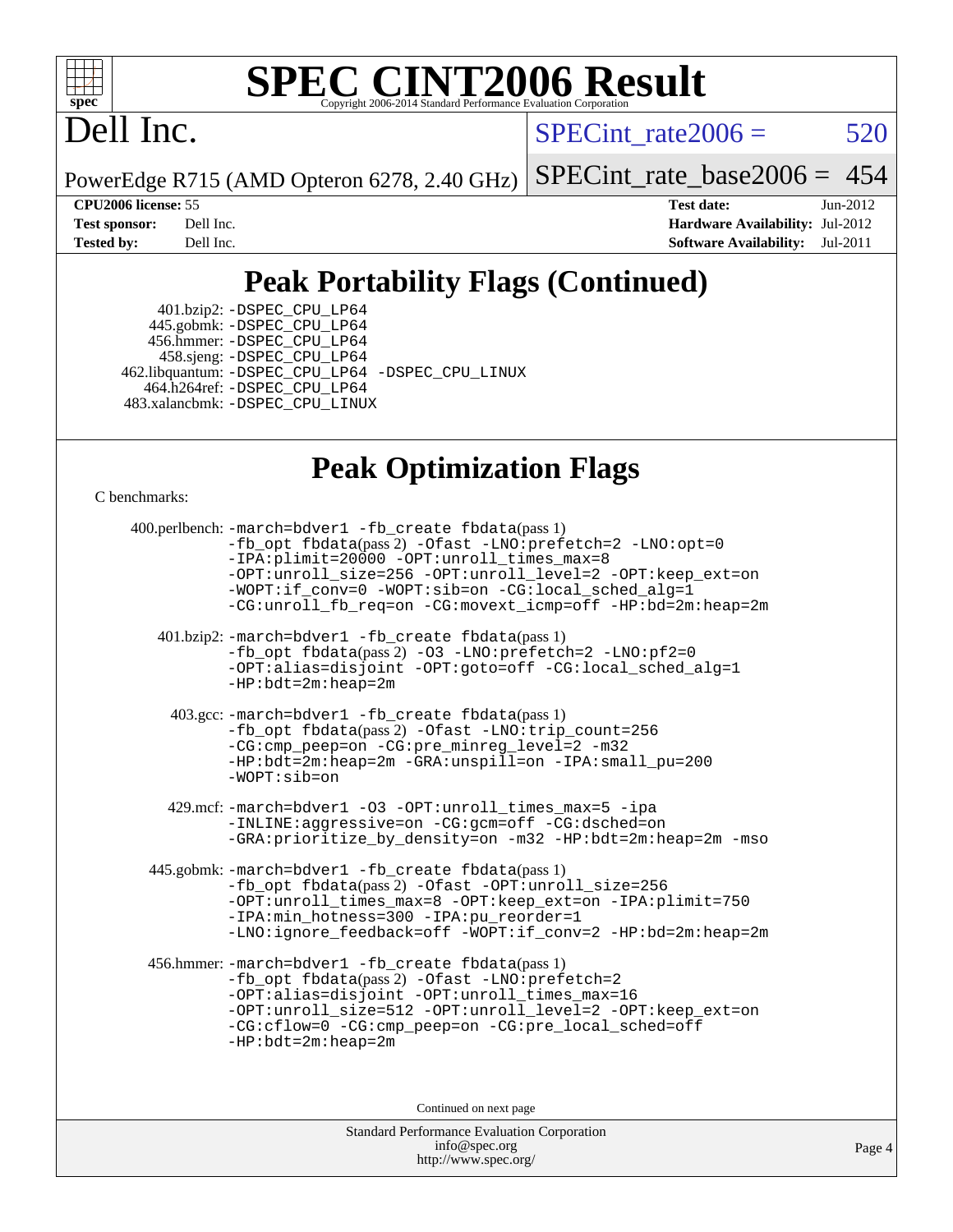### **spec [SPEC CINT2006 Result](http://www.spec.org/auto/cpu2006/Docs/result-fields.html#SPECCINT2006Result)** Copyright 2006-2014 Standard Performance Evaluation C

# Dell Inc.

SPECint rate $2006 = 520$ 

PowerEdge R715 (AMD Opteron 6278, 2.40 GHz)

[SPECint\\_rate\\_base2006 =](http://www.spec.org/auto/cpu2006/Docs/result-fields.html#SPECintratebase2006) 454

**[CPU2006 license:](http://www.spec.org/auto/cpu2006/Docs/result-fields.html#CPU2006license)** 55 **[Test date:](http://www.spec.org/auto/cpu2006/Docs/result-fields.html#Testdate)** Jun-2012 **[Test sponsor:](http://www.spec.org/auto/cpu2006/Docs/result-fields.html#Testsponsor)** Dell Inc. **[Hardware Availability:](http://www.spec.org/auto/cpu2006/Docs/result-fields.html#HardwareAvailability)** Jul-2012 **[Tested by:](http://www.spec.org/auto/cpu2006/Docs/result-fields.html#Testedby)** Dell Inc. **[Software Availability:](http://www.spec.org/auto/cpu2006/Docs/result-fields.html#SoftwareAvailability)** Jul-2011

### **[Peak Optimization Flags \(Continued\)](http://www.spec.org/auto/cpu2006/Docs/result-fields.html#PeakOptimizationFlags)**